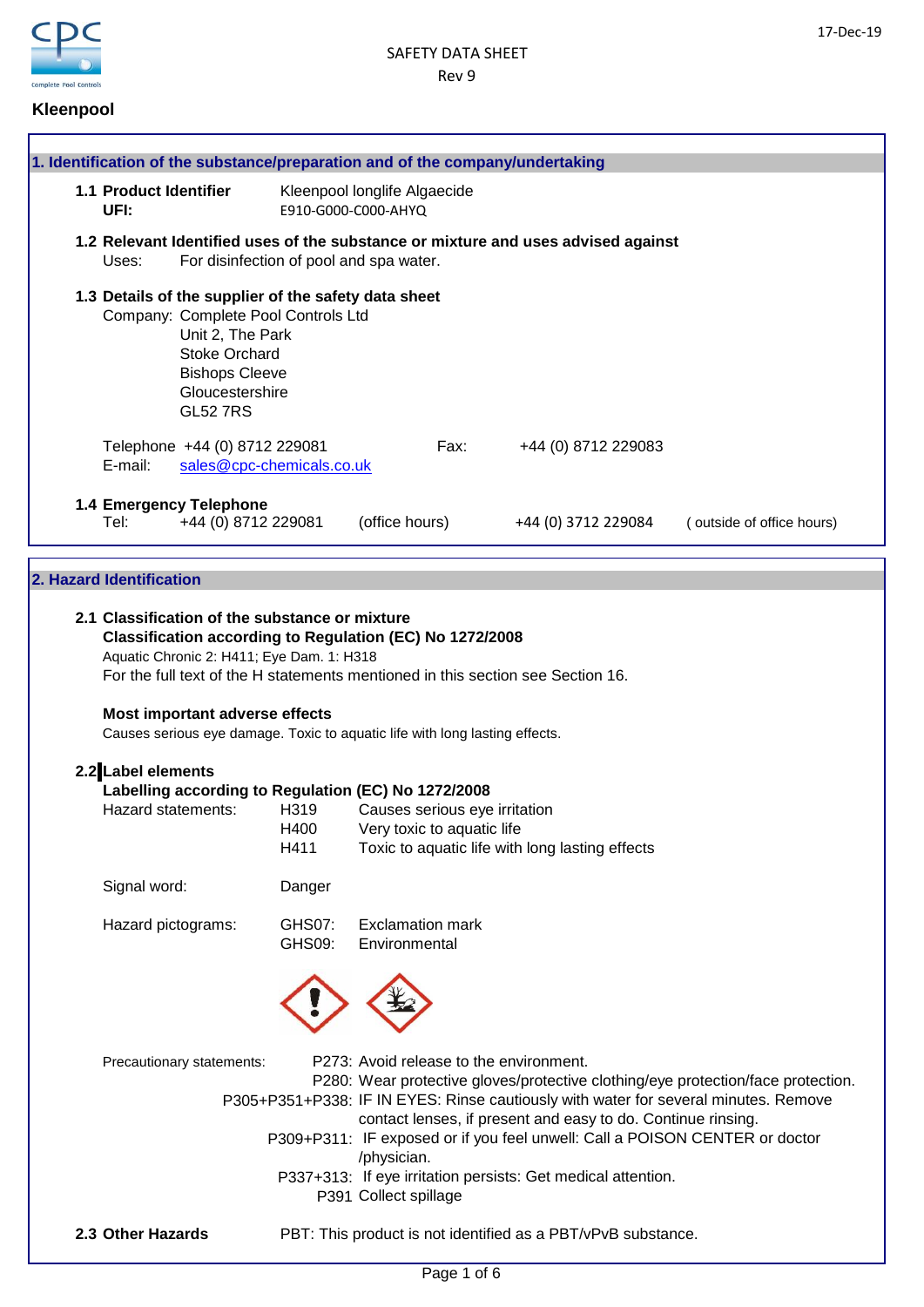# **3. Composition/information on ingredients**

# **3.2 Mixture**

### METHANAMINE, N-METHYL-, POLYMER WITH 2-(CHLOROMETHYL) OXIRANE

| <b>EINECS</b>                | <b>CAS</b>          |                | <b>PBT/WEL CLP Classification</b>                                                          | <b>Percent</b> |  |
|------------------------------|---------------------|----------------|--------------------------------------------------------------------------------------------|----------------|--|
|                              | 25988-97-0          |                | Acute Tox. 4: H302; Aquatic Acute<br>1: H400; Aquatic Chronic 1: H410                      | $10 - 25%$     |  |
| <b>ETIDRONIC ACID</b>        |                     |                |                                                                                            |                |  |
|                              | 2809-21-4           |                | Met. Corr. 1: H290; Eye Dam. 1:<br>H318; Acute Tox. 4: H302                                | 2.5-10%        |  |
| COPPER SULPHATE PENTAHYDRATE |                     |                |                                                                                            |                |  |
|                              | 231-847-6 7758-99-8 | $\blacksquare$ | Acute Tox. 4: H302; Skin Irrit. 2:<br>H315; Eye Irrit. 2: H319; Aquatic<br>Chronic 1: H410 | 2.5%           |  |

**Contains:** Mixture of listed substances with non hazardous additions.

#### **4. First Aid measures**

# **4.1 Description of first aid measures** General Advice: Take off all contaminated clothing immediately. Skin contact: Eye contact: Ingestion: Wash out mouth with water. Consult a doctor. Inhalation: **4.2 Most important symptoms and effects, both acute and delayed** Skin contact: There may be mild irritation at the site of contact. Eye contact: There may be irritation and redness. Ingestion: There may be irritation and redness of the mouth and throat. Inhalation: Delayed / immediate effects: Immediate effects can be expected after short-term exposure. Check for and remove any contact lenses. Open eyes wide apart. Rinse opened eye plenty of water for at least 15 minutes. Get medical attention. Remove casualty from exposure ensuring one's own safety whilst doing so. Consult a doctor No Symptoms Remove all contaminated clothes and footwear immediately unless stuck to skin. Wash immediately with plenty of soap and water.

**4.3 Indication of immediate medical attention and special treatment needed** Immediate / special treatment: Eye bathing equipment should be available on the premises

| 5. Fire fighting measures                        |                                                                                                             |
|--------------------------------------------------|-------------------------------------------------------------------------------------------------------------|
| 5.1 Extinguishing media:<br>Extinguishing media: | Suitable extinguishing media for the surrounding fire should be used. Use water spray<br>to cool containers |
| <b>Exposure Hazards</b>                          | 5.2 Special hazards arising from the substance or mixture<br>In combustion emits toxic fumes.               |
| 5.3 Advice for fire-fighters                     |                                                                                                             |
| Advice for fire-fighters                         | Wear self-contained breathing apparatus. Wear protective clothing to prevent contact<br>with skin and eyes  |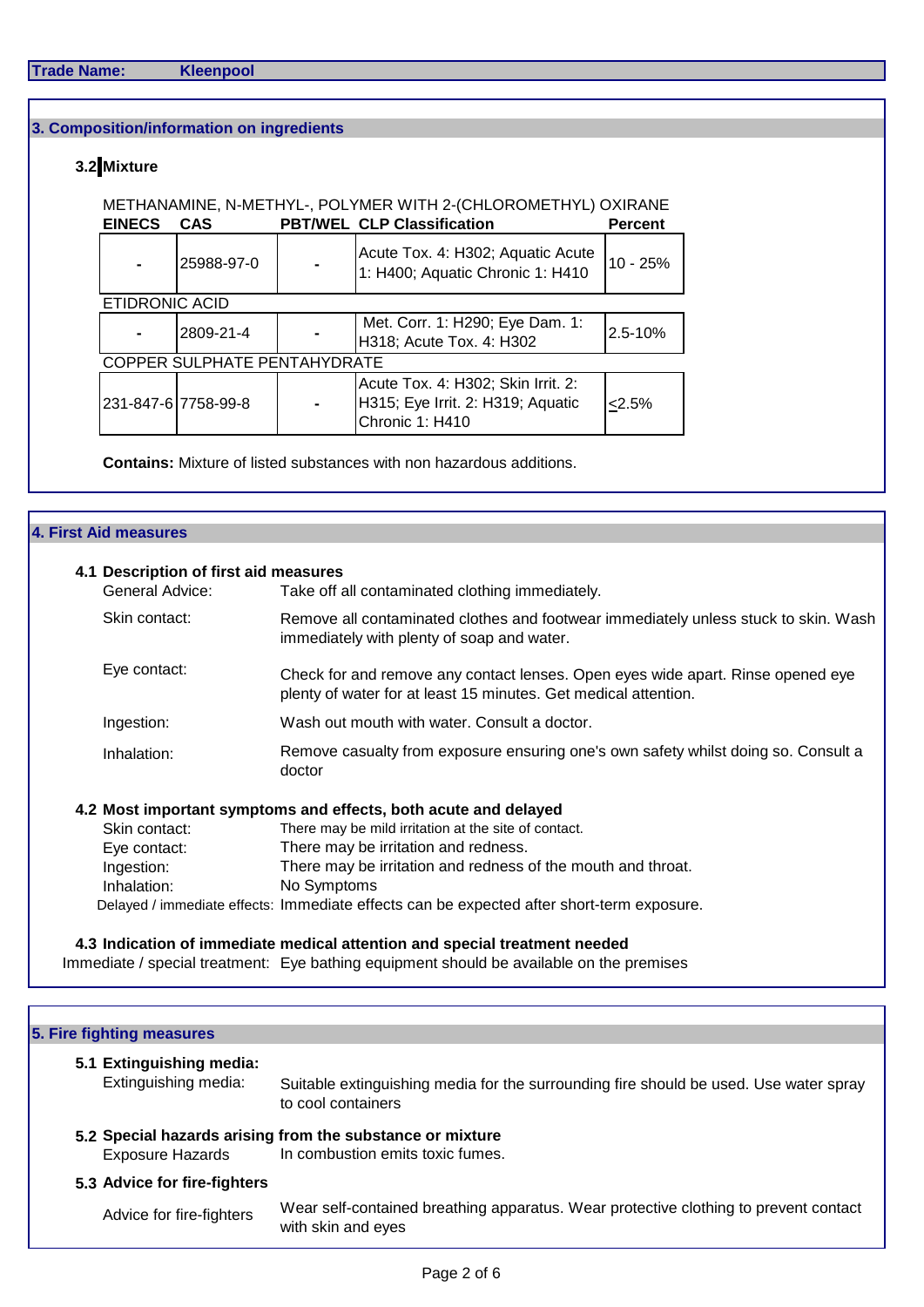| <b>Frade Name:</b> |  |  |
|--------------------|--|--|
|                    |  |  |

**Kleenpool** 

|                                      | 6.1 Personal precautions, protective equipment and emergency procedures                                                                                                                                                                                                                                                                   |
|--------------------------------------|-------------------------------------------------------------------------------------------------------------------------------------------------------------------------------------------------------------------------------------------------------------------------------------------------------------------------------------------|
| <b>Personal Precautions:</b>         | Refer to section 8 of SDS for personal protection details. If outside do not approach<br>from downwind. If outside keep bystanders upwind and away from danger point. Mark<br>out the contaminated area with signs and prevent access to unauthorised personnel.<br>Turn leaking containers leak-side up to prevent the escape of liquid. |
| <b>6.2 Environmental precautions</b> |                                                                                                                                                                                                                                                                                                                                           |
|                                      | Environmental precautions: Do not discharge into drains or rivers. Contain the spillage using bunding.                                                                                                                                                                                                                                    |
|                                      | 6.3 Methods and materials for containment and cleaning up                                                                                                                                                                                                                                                                                 |
| Clean-up procedures:                 | Absorb into dry earth or sand. Transfer to a closable, labelled salvage container for<br>disposal by an appropriate method.                                                                                                                                                                                                               |
| 7. Handling and storage              |                                                                                                                                                                                                                                                                                                                                           |
| 7.1 Precautions for safe handling    |                                                                                                                                                                                                                                                                                                                                           |
|                                      |                                                                                                                                                                                                                                                                                                                                           |
|                                      | Handing Requirements: Avoid direct contact with the substance. Ensure sufficient ventilation of the area.<br>Do not handle in a confined space. Avoid the formation or spread of mists in the air.                                                                                                                                        |
|                                      | 7.2 Conditions for safe storage, including any incompatibilities.                                                                                                                                                                                                                                                                         |
| Storage conditions:                  |                                                                                                                                                                                                                                                                                                                                           |
| Fire protection                      | Store in a cool, well ventilated area. Keep container tightly closed. The floor of the<br>storage room must be impermeable to prevent the escape of liquids.<br>Normal measures for preventive fire protection                                                                                                                            |

**Workplace exposure limits:** No data available. **DNEL / PNEC values:** No data available.

#### **8.2 Exposure controls**

**Engineering measures** The floor of the storage room must be impermeable to prevent the escape of liquids.

| <b>Personal protective equipment</b> |                                                                                                                                              |  |  |  |  |
|--------------------------------------|----------------------------------------------------------------------------------------------------------------------------------------------|--|--|--|--|
| Respiratory protection               | Respiratory protection not required                                                                                                          |  |  |  |  |
| Hand protection                      | Wear protective gloves. The selected protective gloves have to satisfy the specifications of EU<br>Directive 89/686/EEC and standard EN 374. |  |  |  |  |
| Eye protection<br>Skin protection    | Wear safety glasses approved to standard EN 166. Provide eye station<br>Protective clothing                                                  |  |  |  |  |

# **9. Physical and chemical properties**

#### **9.1 Information on basic physical and chemical properties** Form: Liquid

| FOND.                        | Liguid                                                 |
|------------------------------|--------------------------------------------------------|
| Colour:                      | Pale blue                                              |
| Odour:                       | Barely perceptible odour                               |
| Water solubility:            | Soluble                                                |
| <b>Flash Point</b>           | Cannot support combustion                              |
| <b>Explosive Properties:</b> | Product does not present an explosion hazard           |
|                              | Auto-ignition temperature Product is not self igniting |
| Solubility in water:         | Fully miscible                                         |
| Relative density:            | 1.078 $q/cm^{3}$                                       |
|                              |                                                        |

**9.2 Other Information** No data available.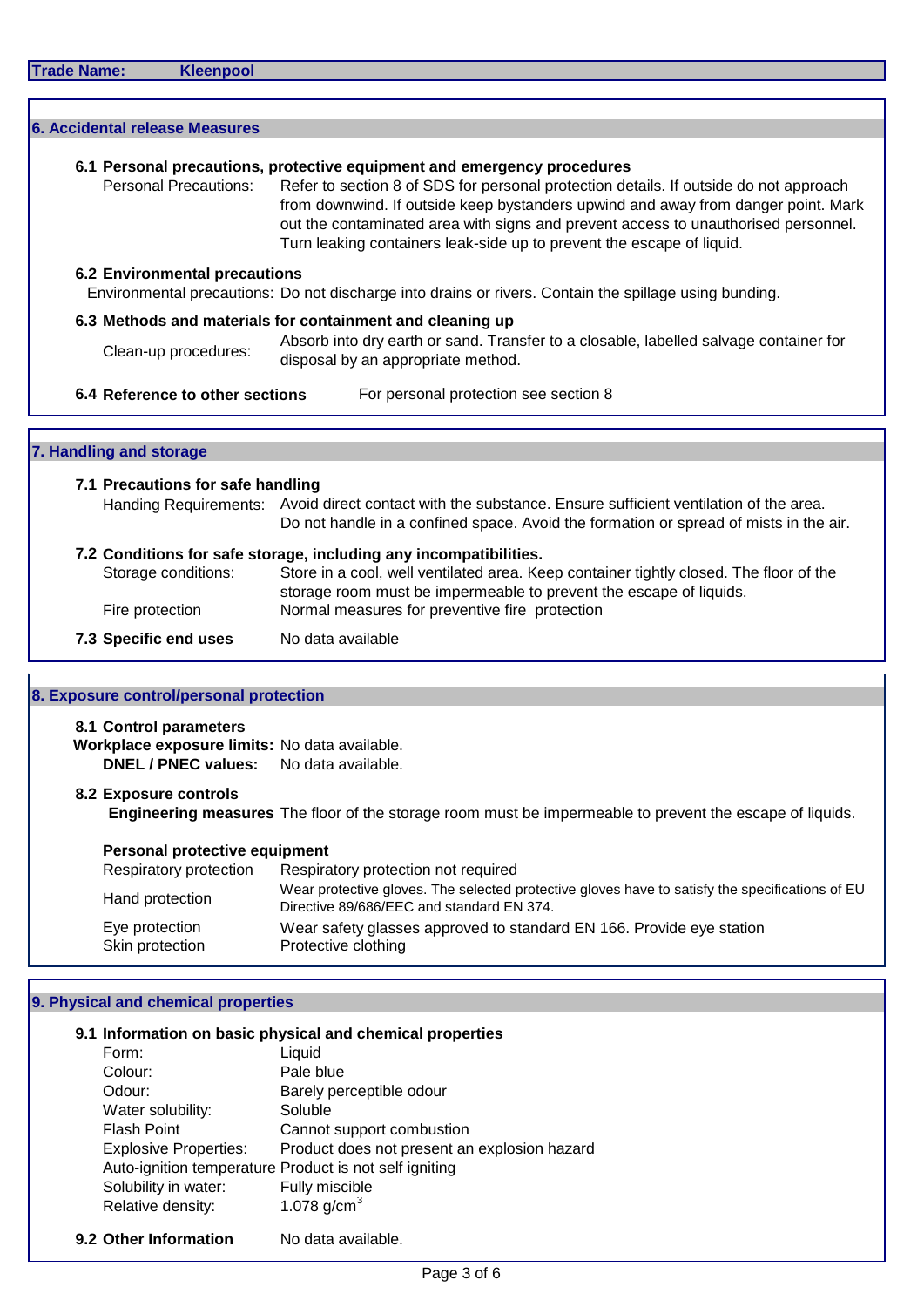| <b>Trade Name:</b> | <b>Kleenpool</b>                                                      |                                                                                                                                                                                                                                                                                                                                                                                                                                                                                                |
|--------------------|-----------------------------------------------------------------------|------------------------------------------------------------------------------------------------------------------------------------------------------------------------------------------------------------------------------------------------------------------------------------------------------------------------------------------------------------------------------------------------------------------------------------------------------------------------------------------------|
|                    |                                                                       |                                                                                                                                                                                                                                                                                                                                                                                                                                                                                                |
|                    | 10. Stability and reactivity                                          |                                                                                                                                                                                                                                                                                                                                                                                                                                                                                                |
|                    | 10.1 Reactivity<br>Reactivity                                         | Stable under recommended transport or storage conditions.                                                                                                                                                                                                                                                                                                                                                                                                                                      |
|                    | <b>10.2 Chemical stability</b><br>Chemical stability                  | Stable under normal conditions                                                                                                                                                                                                                                                                                                                                                                                                                                                                 |
|                    | 10.3 Possibility of hazardous reactions<br>Hazardous reactions        | Hazardous reactions will not occur under normal transport or storage conditions.                                                                                                                                                                                                                                                                                                                                                                                                               |
|                    | 10.4 Conditions to avoid<br>Conditions to avoid                       | Heat                                                                                                                                                                                                                                                                                                                                                                                                                                                                                           |
|                    | 10.5 Incompatible materials<br>Materials to avoid:                    | Strong oxidising agents.                                                                                                                                                                                                                                                                                                                                                                                                                                                                       |
|                    | 10.6 Hazardous decomposition products<br>Haz. decomp. products:       | Carbon monoxide and carbon dioxide, Nitrogen Oxides (Nox, metal oxide)                                                                                                                                                                                                                                                                                                                                                                                                                         |
|                    | <b>11. Toxilogical Information</b>                                    |                                                                                                                                                                                                                                                                                                                                                                                                                                                                                                |
|                    | 11.1 Information on toxilogical effects<br><b>Acute Toxicity:</b>     | Based on available data, the classification criteria are not met                                                                                                                                                                                                                                                                                                                                                                                                                               |
|                    | <b>Primary irritatant effect:</b>                                     | Skin corrosion/irritation: Based on available data, the classification criteria are not met<br>Serious eye damage/irritation: Causes serious eye irritation<br>Respiratory/skin sensitisation: Based on available data, the classification criteria are not met                                                                                                                                                                                                                                |
|                    | <b>Additional toxicological information:</b>                          |                                                                                                                                                                                                                                                                                                                                                                                                                                                                                                |
|                    | brain damage.                                                         | Chronic copper poisoning in man is recognised in the form of Wilsons disease. Individuals with Wilson's disease<br>are unable to metabilise copper. Thus, copper accumulates in various tissues and may result in liver, kidney and                                                                                                                                                                                                                                                            |
|                    | Carcinogenicity:<br>Reproductive toxity:<br><b>Aspiration Hazard:</b> | Germ cell mutagenicity: Based on available data, the classification criteria are not met<br>Based on available data, the classification criteria are not met<br>Based on available data, the classification criteria are not met<br>STOT - single exposure: Based on available data, the classification criteria are not met<br>STOT - repeated exposure: Based on available data, the classification criteria are not met<br>Based on available data, the classification criteria are not met |
|                    | <b>12. Ecological Information</b>                                     |                                                                                                                                                                                                                                                                                                                                                                                                                                                                                                |
|                    | 12.1 Toxicity<br>Aquatic toxicity:                                    | No further relevant information available                                                                                                                                                                                                                                                                                                                                                                                                                                                      |
|                    | 12.2 Persistence and degradability                                    | Persistence and degradability The organic portion of the product is biodegradable.                                                                                                                                                                                                                                                                                                                                                                                                             |
|                    | 12.3 Bioaccumlative potential                                         | Bioaccumlative potential Product is not expected to bioaccumulate                                                                                                                                                                                                                                                                                                                                                                                                                              |
|                    | 12.4 Mobility in soil<br>Mobility                                     | No further relevant information available                                                                                                                                                                                                                                                                                                                                                                                                                                                      |

# **12.5 PBT and PvB assessment**

PBT identification: This product is not identified as a PBT/vPvB substance.

# **12.6 Other adverse effects**

No further relevant information available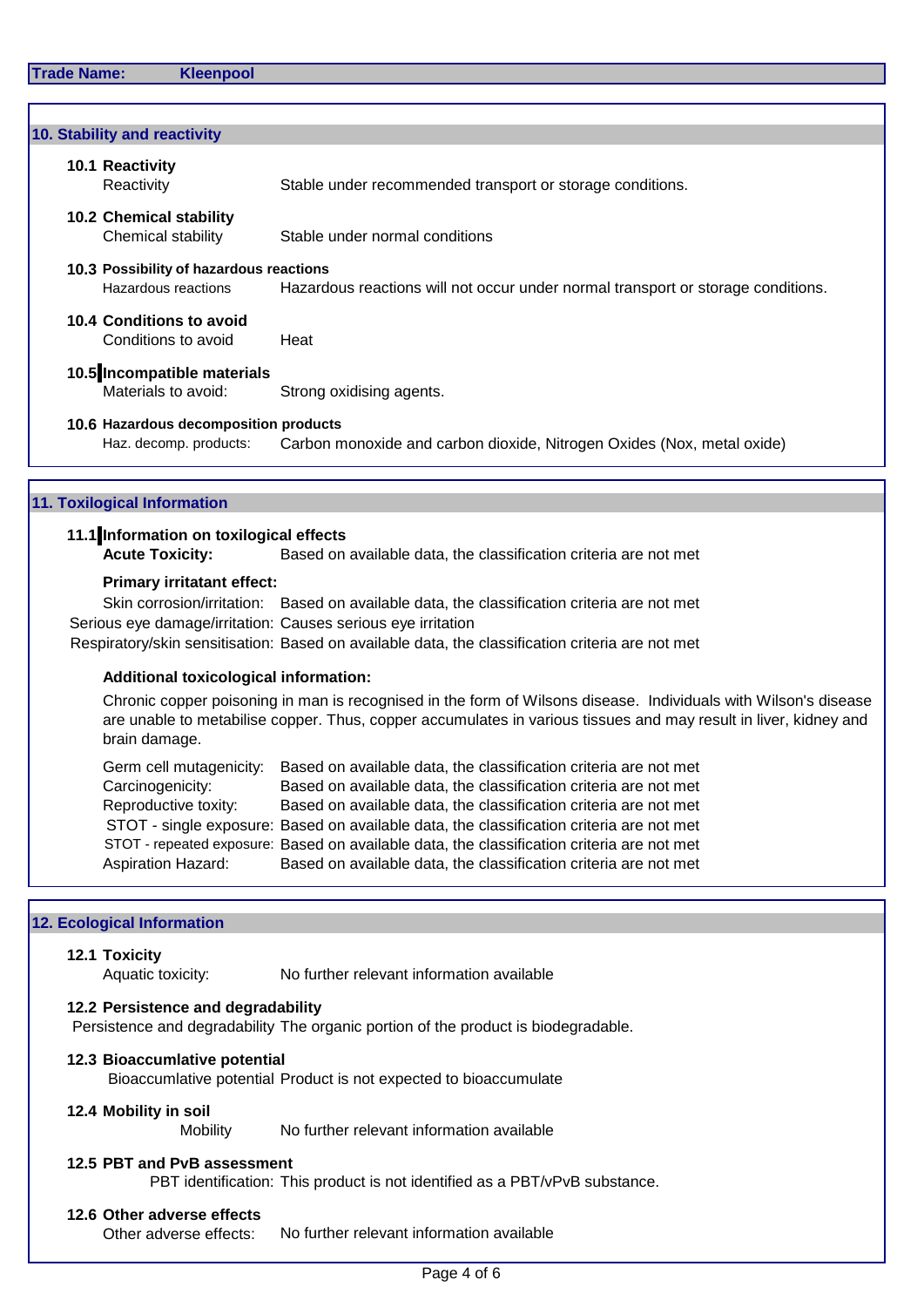| Transfer to a suitable container and arrange for collection by specialised disposal |
|-------------------------------------------------------------------------------------|
| The user's attention is drawn to the possible existence of regional or national     |
|                                                                                     |

| $17.11$ ansport mioniauon         |                                                                                                                                                         |  |  |  |
|-----------------------------------|---------------------------------------------------------------------------------------------------------------------------------------------------------|--|--|--|
| 14.1 UN Number                    | <b>UN3082</b>                                                                                                                                           |  |  |  |
| 14.2 Shipping name                | ENVIRONMENTALLY HAZARDOUS SUBSTANCE, LIQUID, N.O.S.<br>(METHANAMINE, N-METHYL-, POLYMER WITH 2-(CHLOROMETHYL) OXIRANE;<br>COPPER SULPHATE PENTAHYDRATE) |  |  |  |
| 14.3 Transport hazard class(es)   |                                                                                                                                                         |  |  |  |
| <b>Transport Class</b>            | 9                                                                                                                                                       |  |  |  |
| <b>14.4 Packaging Group</b>       | Ш                                                                                                                                                       |  |  |  |
| <b>14.5 Environmental hazards</b> |                                                                                                                                                         |  |  |  |
| Environmentally hazardous:        | <b>Yes</b>                                                                                                                                              |  |  |  |
| Marine pollutant:                 | Yes                                                                                                                                                     |  |  |  |
| 14.6 Special precautions for user |                                                                                                                                                         |  |  |  |
|                                   | Special precautions: No special precautions.                                                                                                            |  |  |  |
| Transport category:               | 3                                                                                                                                                       |  |  |  |
| Transport in bulk: Not applicable | 14.7 Transport in bulk according to Annex II of MARPOL 73/78 and the IBC Code                                                                           |  |  |  |
|                                   |                                                                                                                                                         |  |  |  |

# **15. Regulatory information**

# **15.1 Safety, health and environmental regulations/legislation specific for this substance or mixture.**

REGULATION (EC) No 1907/2006 ANNEX XVII Conditions of restriction: 3. Regulation (EC) No 1272/2008 of the European Parliament and Council of 16 December 2008 on classification, labelling and packaging of substances and mixtures (as amended).

Commision Regulation (EU) No 2015/830 of 28 May 2015.

#### **15.2 Chemical Safety Assessment**

A chemical safety assessment has not been carried out for the mixture by the supplier

#### **16. Other information**

Full text of H-statements referred to under sections 2 and 3

- H290: May be corrosive to metals.
- H302: Harmful if swallowed.
- H318: Causes serious eye damage.
- H319 Causes serious eye irritation
- H400 Very toxic to aquatic life.
- H410 Very toxic to aquatic life with long lasting effects
- H411 Toxic to aquatic life with long lasting effects.